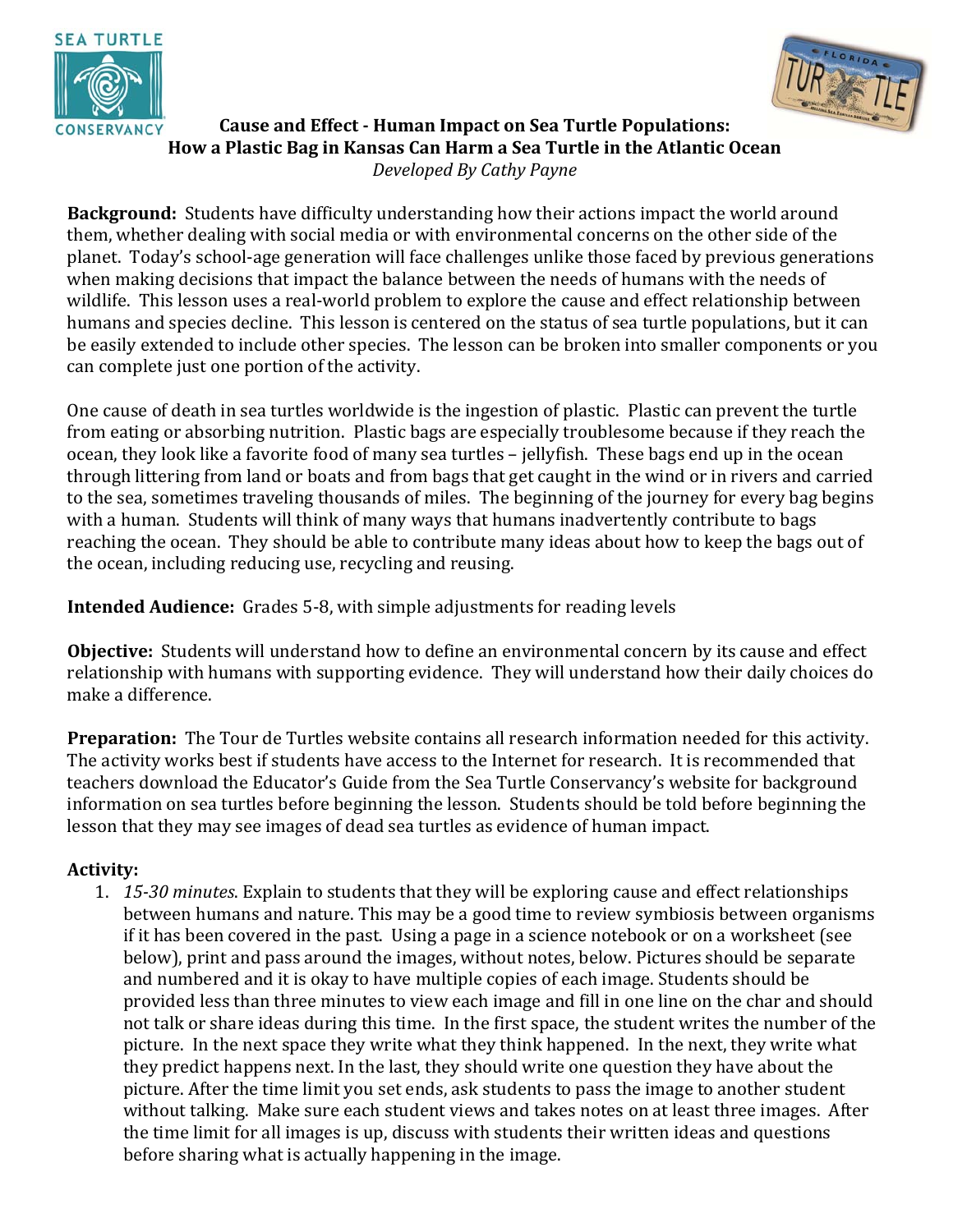- 2. *1 hour*. After the discussion about the images, including their original predictions and their questions, explain that the students will break up into groups (any size group will work) to create a flow chart showing the steps of how a plastic shopping bag can travel from your hometown to the ocean. Students should have access to maps that show rivers and their tributaries for the U.S. If students have studied air currents and weather patterns they will be able to contribute some creative ideas. You can provide a brief demonstration in class with a shopping bag to show how easy it is to keep them in the air. Students may need to be told about street drainage systems. All flow charts should begin with a human and end in an ocean current. Allow student groups to share their ideas after the time limit is up. They can end in any ocean. A bag in Kansas can end up in the Caribbean or in the Pacific. The chart can be shown with drawings (like a graphic novel) or with text. At the end, discuss cause and effect. Big question: How can a human prevent a bag from reaching the ocean?
- 3. *1-2 hours*. Students work collaboratively to explore the "Causes" tab on the home page of the Tour de Turtles website. They should choose one cause and create a flow map using the information provided to show human cause and the sea turtle effect. Each group should present their chart to the class. After each presentation, students should discuss possible solutions to the problem using evidence from the site.
- 4. *10 minutes, repeating*. Groups can follow their cause's turtle (each turtle from Tour de Turtles represents a cause!) online until there is a winning turtle announced on the website.

## **Extensions:**

- The winning turtle's cause can be turned into a class research project resulting in a public service campaign
- Lessons on satellite tracking can be found on the teacher's section of the website, including plotting coordinates
- Go beyond sea turtles with cause and effect
- Individual reports on sea turtle species
- Discussions on the impact of students on global concerns. How can they become involved in a cause in which they believe strongly?
- Adopt a tracked sea turtle as a class and monitor the progress of its migration
- After the race is over, the lesson can be repeated with archived races
- Students can design a product that reuses plastic bags

## **Resources:**

http://www.tourdeturtles.org The official website of Tour de Turtles. Track turtles fitted with satellite transmitters. Teacher tab has lessons and the Sea Turtle Conservancy Educator Guide. \*\*\*Educator's Guide location!!!!

http://www.conserveturtles.org/educators Sea Turtle Conservancy website. Educator's Corner has multiple activities available at no charge as well as ways to get involved in Sea Turtle Conservation. Lots of historical sea turtle tracking information in addition to turtles currently tracked for Tour de Turtles. Adopt Sea Turtle information. \*\*\*Educator's Guide location!!!!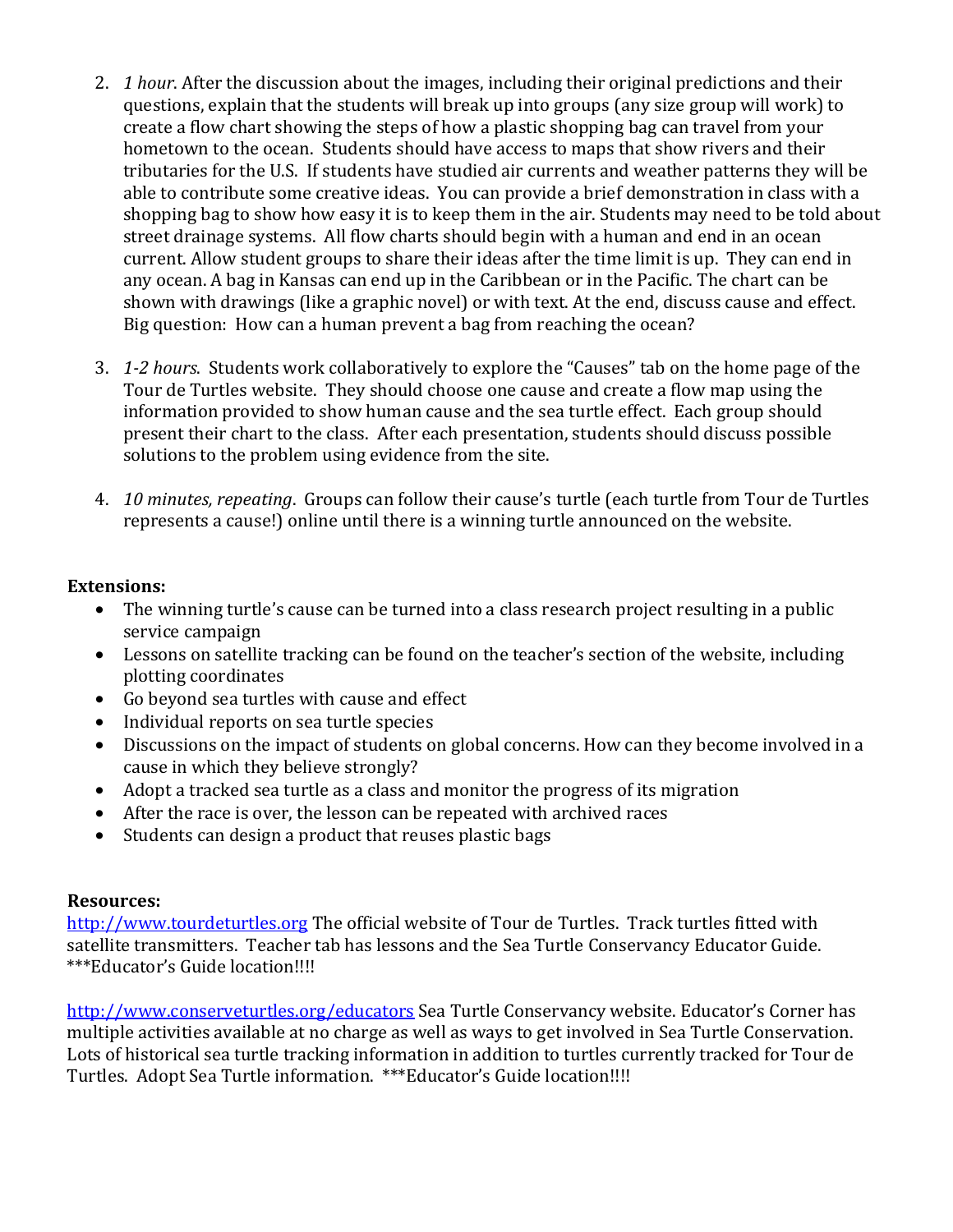## **Standards:**

*Common Core State Standards - English Language Arts:*  CCSS.ELA-LITERACY RI.5.1, RI.6.1, RI.6.7, RI.6.8, RI.7.1, RI7.3, RI.7.7, RI.7.8, RI.8.1,RI.8.7,RI.8.8, RST.6- 8.1,RST.6-8.8,RST.6-8.9, SL.5.1, SL5.2, SL.5.3, SL.5.4, SL.5.5, SL.6.1, SL.6.2, SL.6.3, SL.6.4, SL.6.5, SL.7.1, SL.7.2, SL.7.3, SL.8.1, SL.8.2, SL.8.3, SL.8.4, SL.8.5

*NEXT GENERATION SCIENCE STANDARDS:*  MS-LS2-1, MS-LS2-2, MS-LS2-4, MS-LS2-5

This lesson plan was funded by a grant awarded from the Sea Turtle Grants Program. The Sea Turtle Grants Program is funded from proceeds from the sale of the Florida Sea Turtle License Plate. Learn more at http://www.helpingseaturtles.org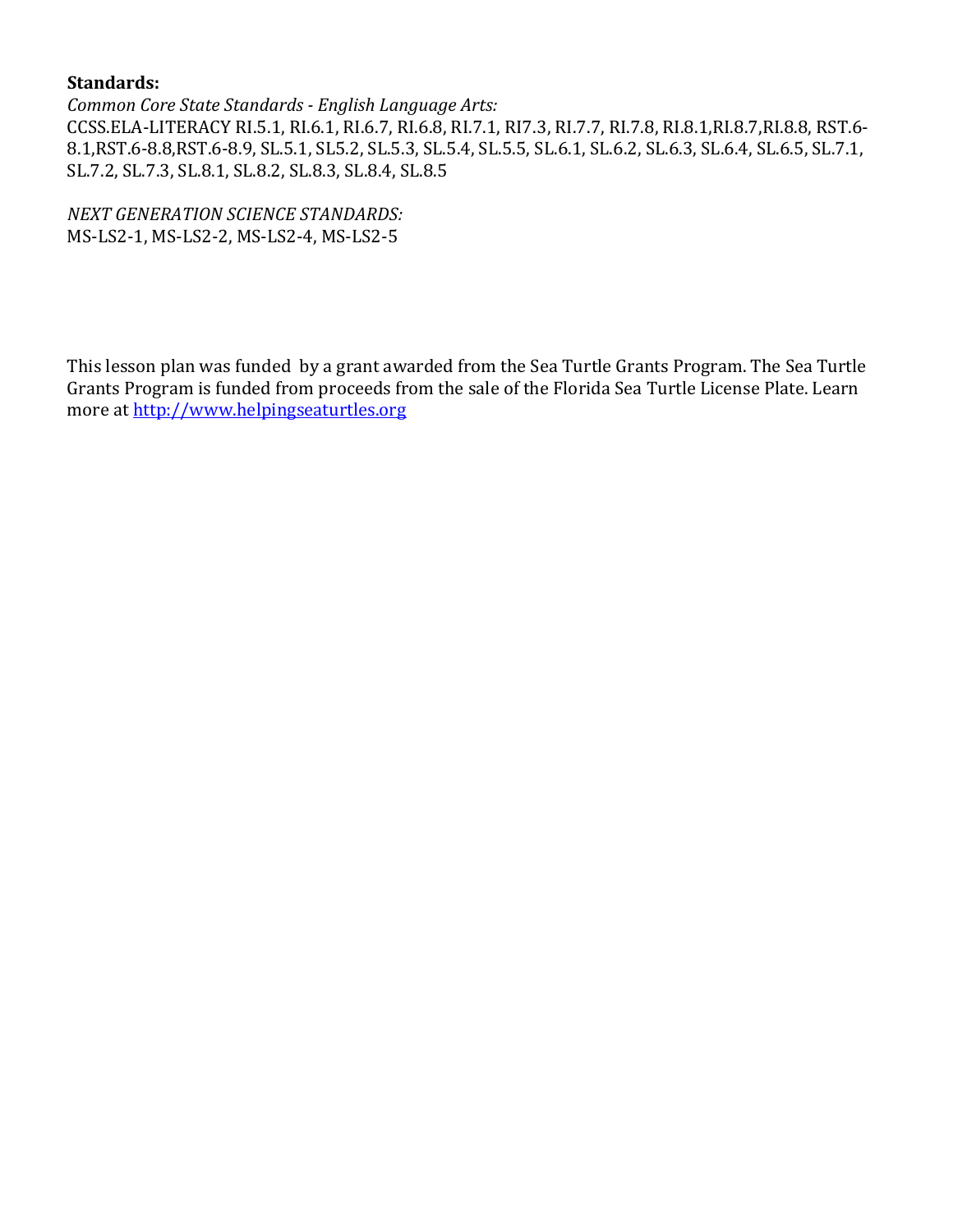| Image<br>Number | <b>What happened?</b> | What happens next? | What questions do I<br>have about this image? |
|-----------------|-----------------------|--------------------|-----------------------------------------------|
|                 |                       |                    |                                               |
|                 |                       |                    |                                               |
|                 |                       |                    |                                               |
|                 |                       |                    |                                               |
|                 |                       |                    |                                               |
|                 |                       |                    |                                               |
|                 |                       |                    |                                               |
|                 |                       |                    |                                               |
|                 |                       |                    |                                               |
|                 |                       |                    |                                               |
|                 |                       |                    |                                               |
|                 |                       |                    |                                               |
|                 |                       |                    |                                               |
|                 |                       |                    |                                               |
|                 |                       |                    |                                               |
|                 |                       |                    |                                               |
|                 |                       |                    |                                               |
|                 |                       |                    |                                               |
|                 |                       |                    |                                               |
|                 |                       |                    |                                               |
|                 |                       |                    |                                               |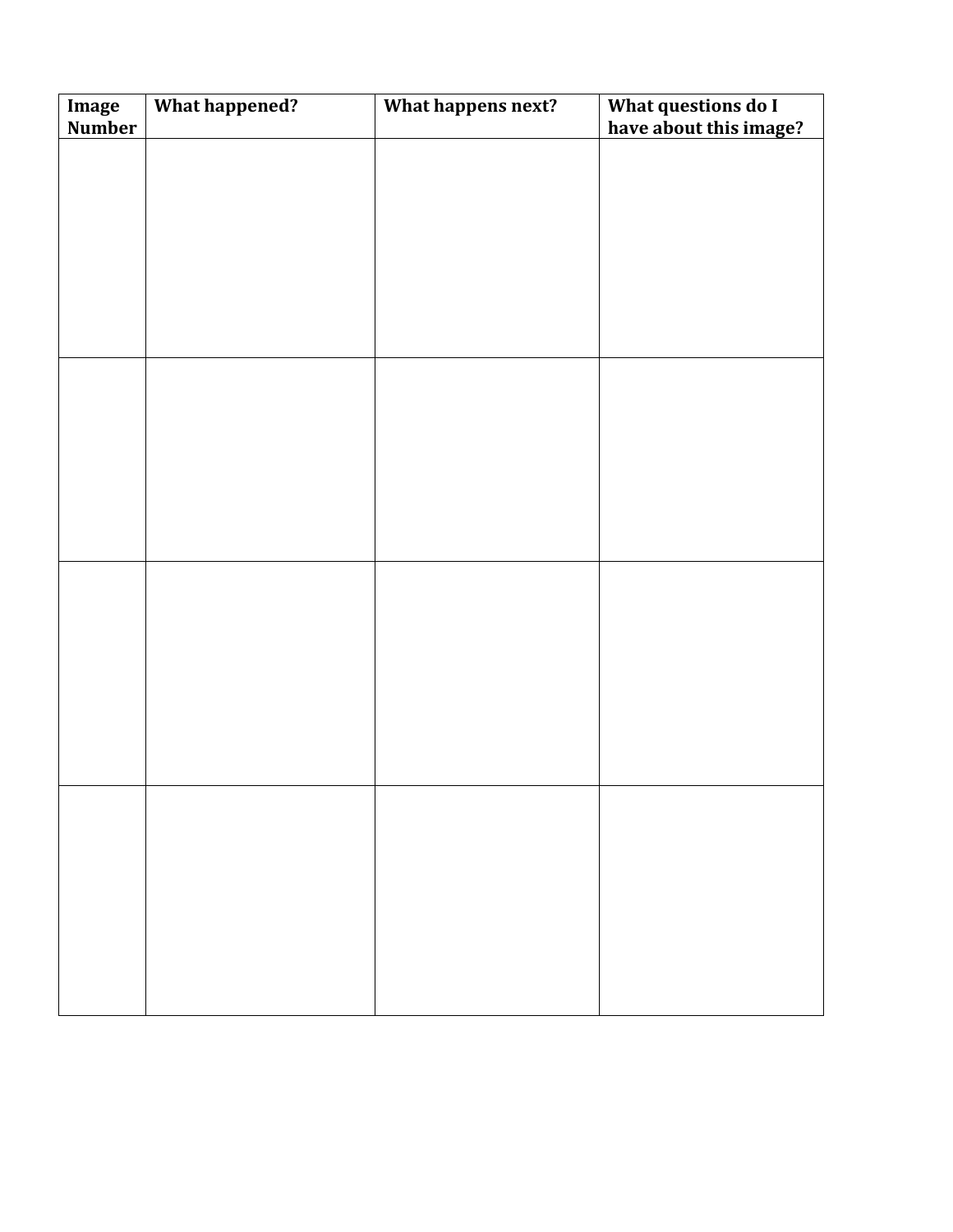

**Image from Sea Turtle Conservancy** 

**TEACHER NOTES: This loggerhead sea turtle ingested a plastic bag and most likely suffocated or was prevented form eating. At first glance, it appears that the turtle is alive and has just crawled ashore, but this turtle is dead. Evidence in the picture to support that the turtle is dead is that the scutes (scales on the top shell) have fallen off. Living loggerheads have a dark brown carapace (top shell).**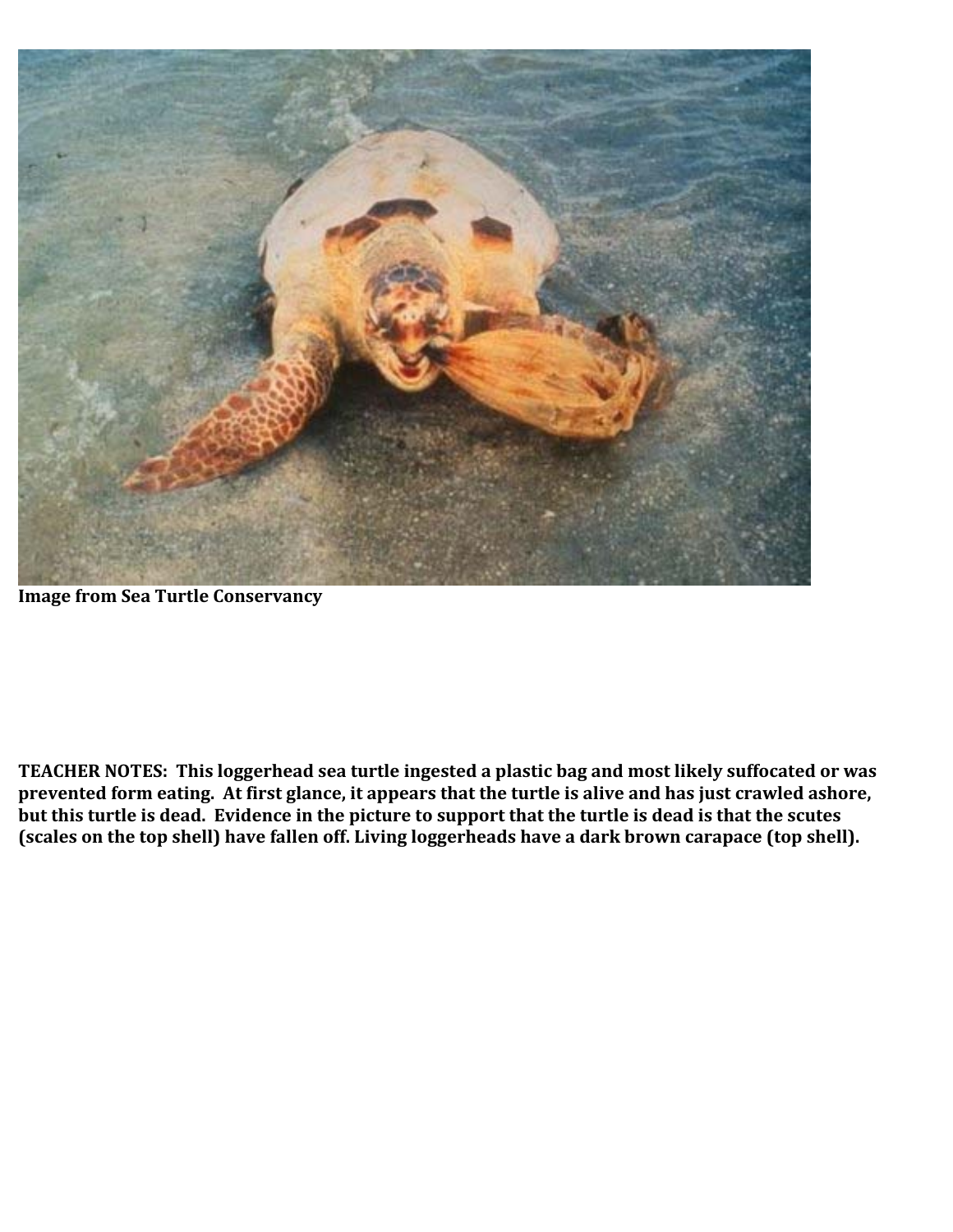

**Image from www.mnn.com** 

**TEACHER NOTES: This is a plastic bag under water that looks very similar to a jellyfish. There is other plastic floating in the water as well.**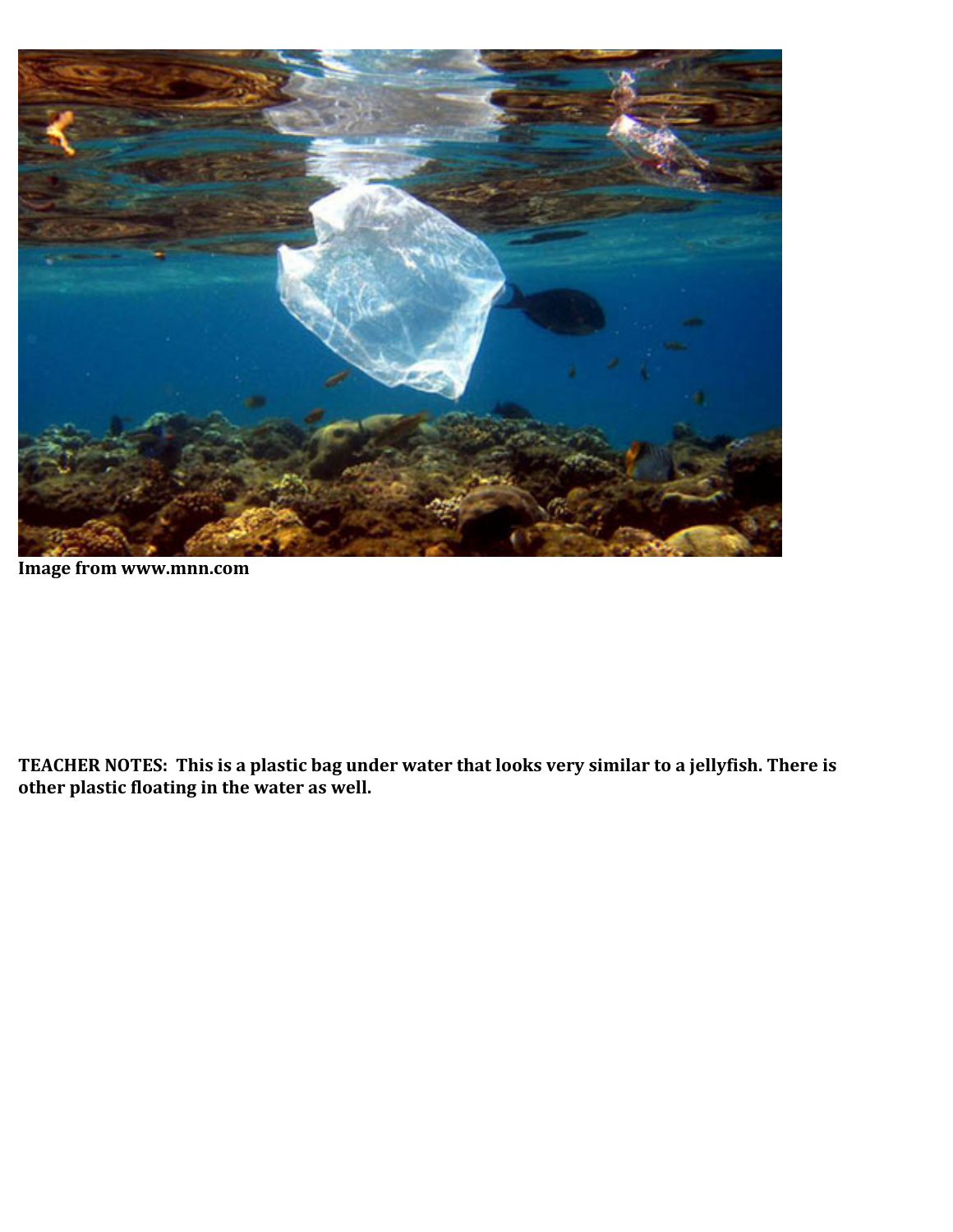

**TEACHER NOTES: Plastic bag caught in an air current. We've all seen this before and your students most likely have as well. You can bring in a bag and demonstrate this in the classroom as well.**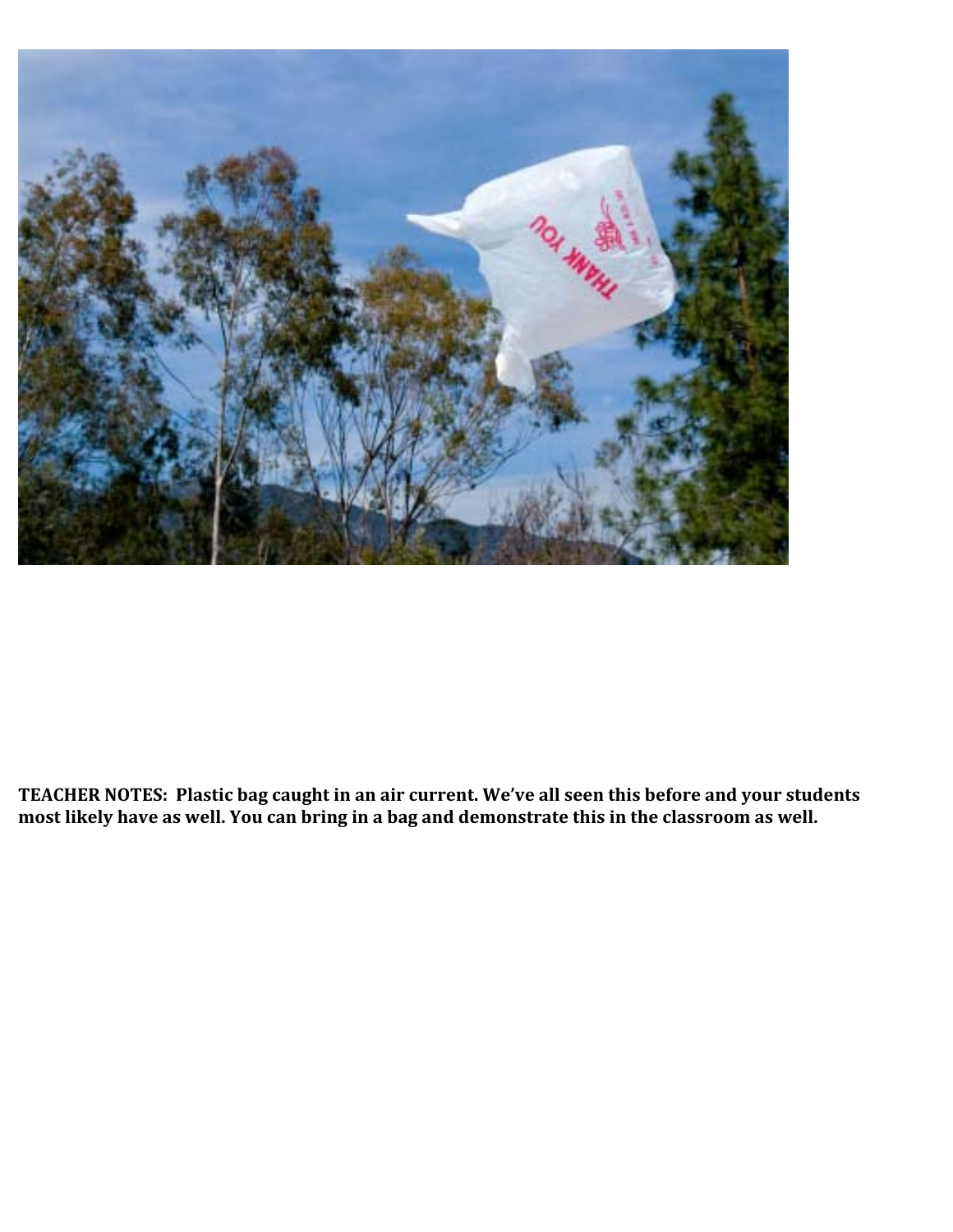

.©Flickr/Bag Monster

**TEACHER NOTES: Sea turtle is about to attempt to eat a plastic bag in the water.**